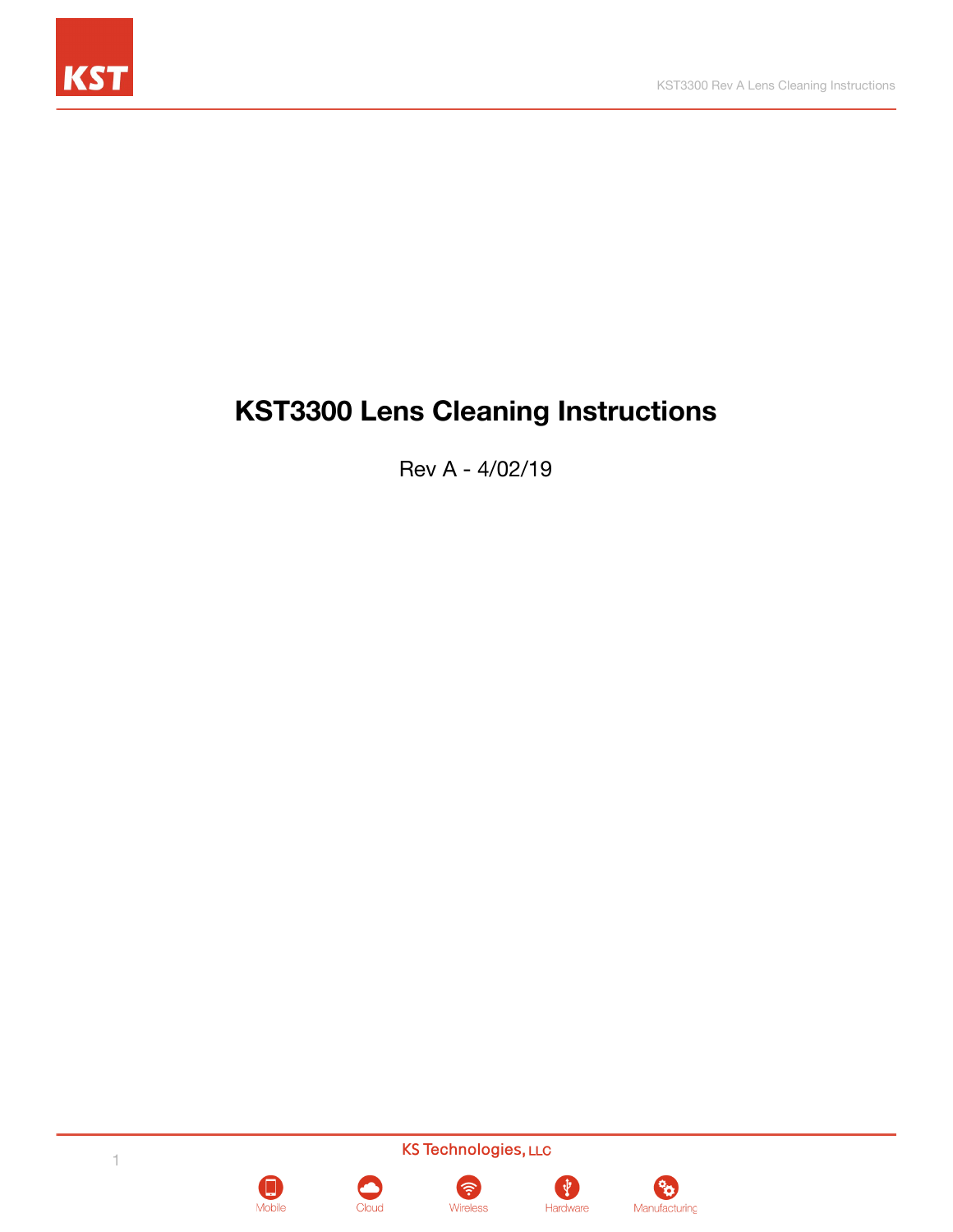

# <span id="page-1-0"></span>**Document Revision History**

| Revision     | <b>Date</b> | Author               | <b>Changes</b>      |
|--------------|-------------|----------------------|---------------------|
| <b>Rev A</b> | 04/02/19    | <b>Daniel Norris</b> | Initial Doc Created |

KS Technologies, LLC



Mobile



ಿಂ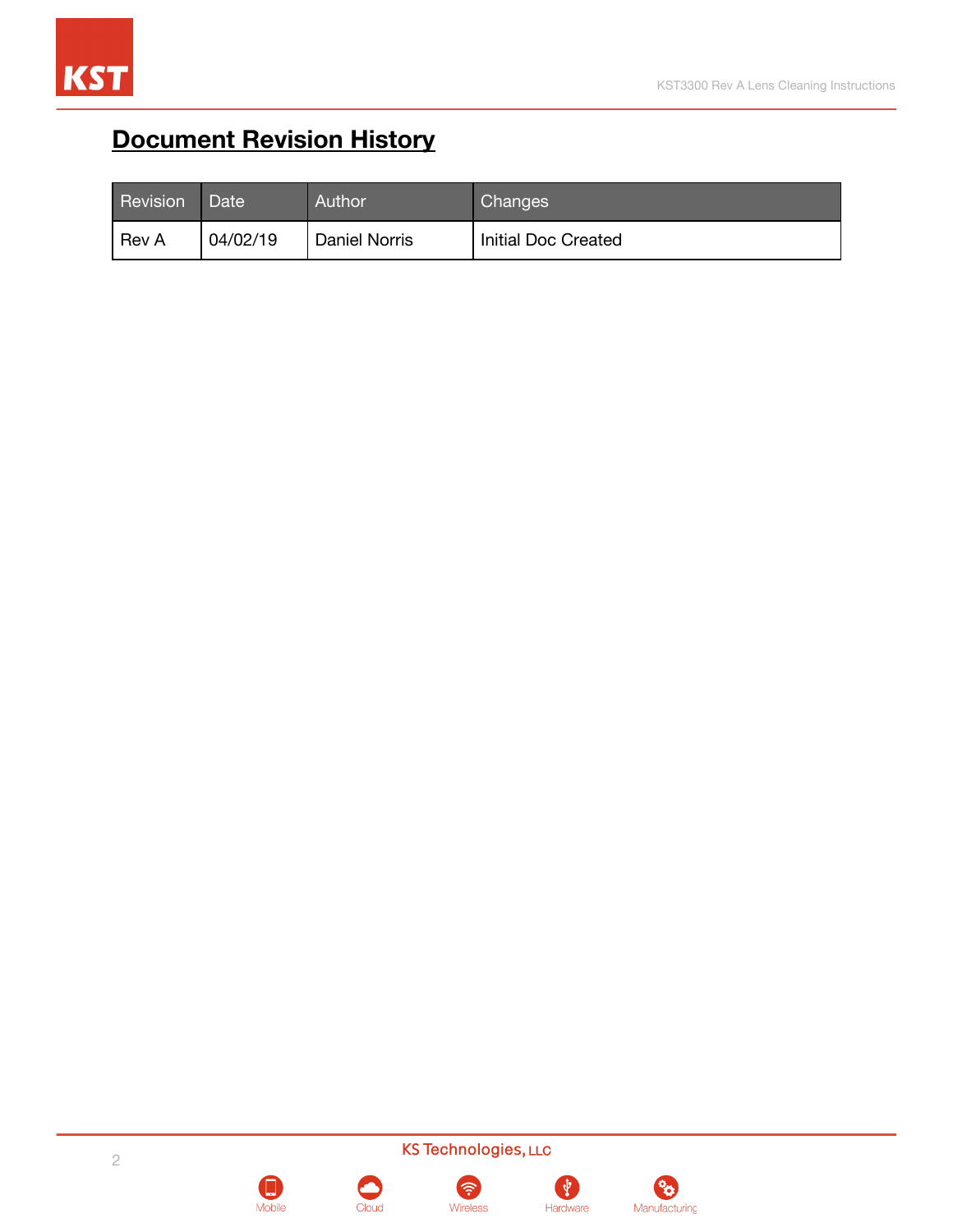

## <span id="page-2-0"></span>**Table of Contents**

| <b>Document Revision History</b>      | $\mathbf{2}$ |  |
|---------------------------------------|--------------|--|
| <b>Table of Contents</b>              | 3            |  |
| <b>Items Required</b>                 | 4            |  |
| <b>When is Lens Cleaning Required</b> | 4            |  |
| <b>How to Clean the Lens</b>          |              |  |
| FAQ's                                 | 5            |  |



Mobile





Wireless



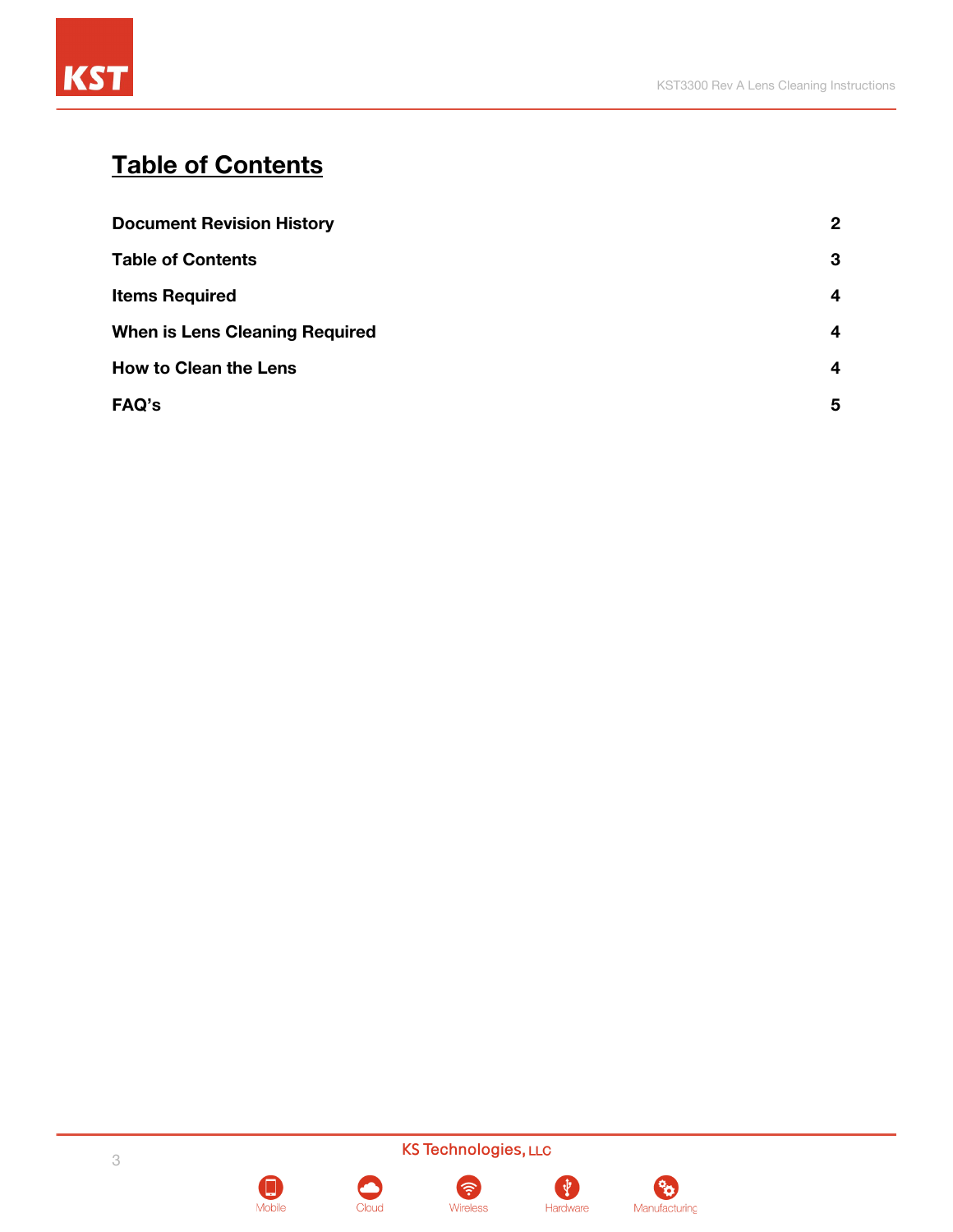

### <span id="page-3-0"></span>**Items Required**

- 1. Cotton swabs
- 2. Distilled water
- 3. Compressed air
- 4. Water container

### <span id="page-3-1"></span>**When is Lens Cleaning Required**

In order to ensure that the sensor operates optimally, lens cleaning may be periodically required. When a device is reporting a distance that is less than what it should be reporting, a dirty lens may be present.

### <span id="page-3-2"></span>**How to Clean the Lens**

- 1. Place the sensor with the lens facing an upright position. *Note the lens is located in a small recess on the bottom side of the enclosure (see image 1).*
- 2. Pour distilled water into an accessible container.
- 3. Dip a cotton swab into the distilled water.
- 4. Press the cotton swab on the edge of the water container to remove excess water from the cotton swab.
- 5. Clean the lens using the wet cotton swab by gently wiping the lens.



IMAGE 1

- 6. Take some compressed air and gently blow the surface of the lens dry or use a dry cotton swab to gently dry the lens. Caution should be exercised so as not to leave any cotton strands or streaks behind.
- 7. Re-test the device to ensure that the incorrect distance reporting was corrected. If not, start at step 1 again.

**KS Technologies, LLC**